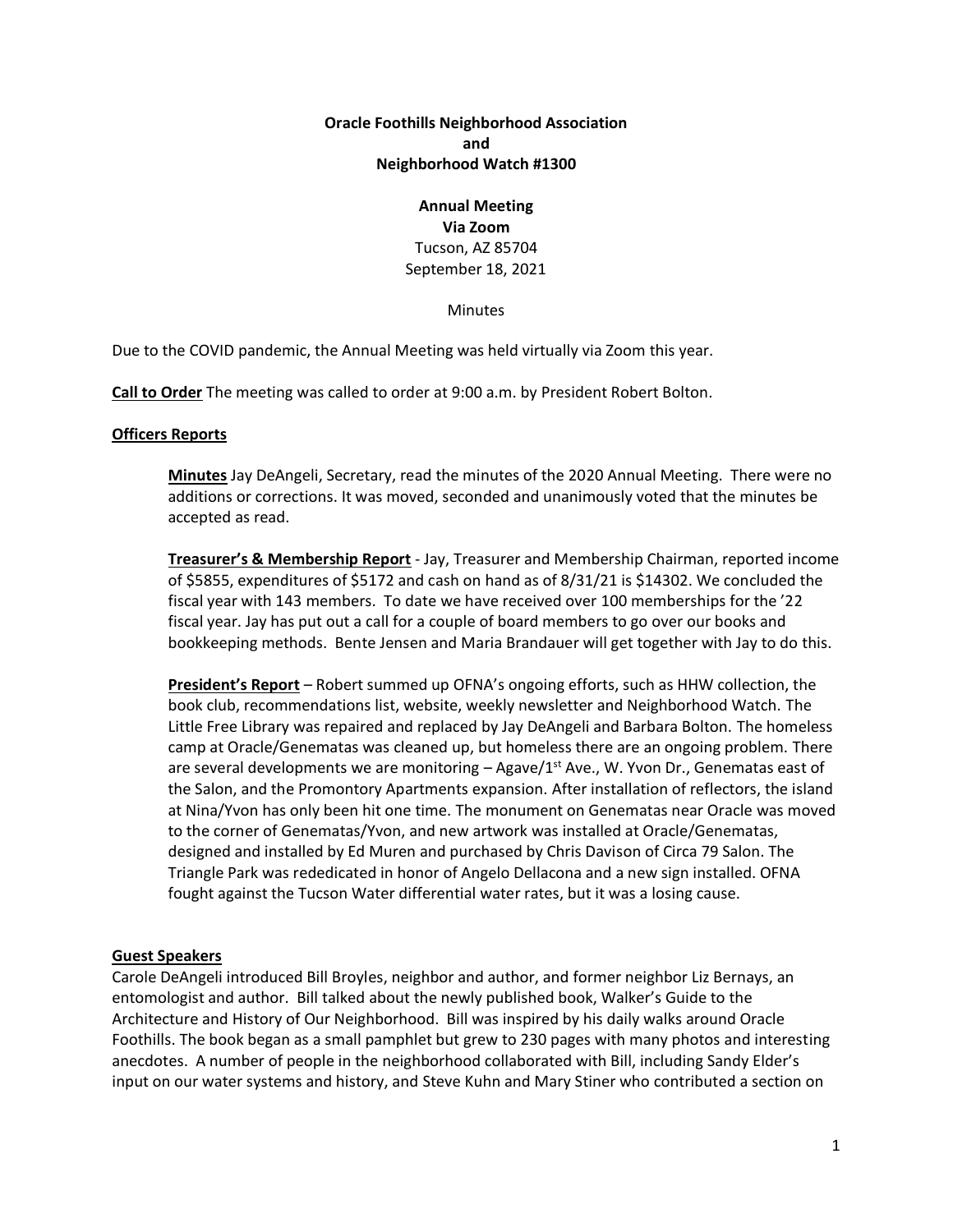the first people living in this area – the Hohokam. He also thanked his wife, Joan Scott for all her design and manuscript work.

Liz Bernays has written several books that are based in Oracle Foothills – Three Miles, A Walk for All Seasons and the 3-book Pocket series of children's book about a tiny baby desert cottontail. Her latest book is a memoir about her life around the world as an entomologist – Six Legs Walking. Coming originally from Australia and having worked in the African deserts, she was totally enthralled with the diversity of the Sonoran Desert and loved the openness of Oracle Foothills.

# **Committee Reports**

**Website, Weekly Update** – Carole asked for input for either the website or the weekly update. Our website was recently hacked by a 'pharmacy' selling Viagra. After a security update, the problem is now fixed.

**Hospitality** – Carole paid tribute to those neighbors that have died this year: Jim Hudson, Fred Neasham, Larry McMurtry, John Crow, Betty Yaeger, Angelo Dellacona. A number of neighbors have left the neighborhood this year: Roslyn Mauer, John Sanders, George Crow, Jeff & Tammara Wambolt, Ed & Nancy Parker. We have quite few new neighbors, and we extend a warm welcome to all of them.

**Neighborhood Watch** – The Neighborhood Watch Area Leader reported on the criminal activity for the year. The worst incident was a breaking and entering with the use of a firearm. One house was ransacked as the thief looked for car keys, then he broke into another house where there were children home alone. Finally, he stole a bike and left. He was apprehended after committing another crime. A travel trailer was broken into, and someone was apparently living there. We also had instances of vandalism, mail theft, illegal dumping, and suspicious persons.

**Streets** – Jay discussed the state of our streets. We have had better care of our streets that many other foothills neighborhoods. Chris Reynolds commented on  $1<sup>st</sup>$  Ave. and how noisy it has gotten. He asked if there is a possibility of getting the cracks sealed and the road coated to make it quieter. Dean and Lee Marvin who live on Williams talked about the problems with speeding on Rudasill. The county did a traffic study but has never made the data available. Kurt said there is no safe place for a deputy to watch for speeders. With no shoulders, Rudasill is particularly dangerous for walkers and bikers.

# **Old Business**

**Household Hazardous Waste –** Barbara Peck updated us on this service, which takes place quarterly and tries to keep hazardous waste out of the landfill. There have been some problems with people bringing unidentified products, which cannot be accepted by the City. Clark Arnold and David Brown have been delivering all the HHW to the city collection area.